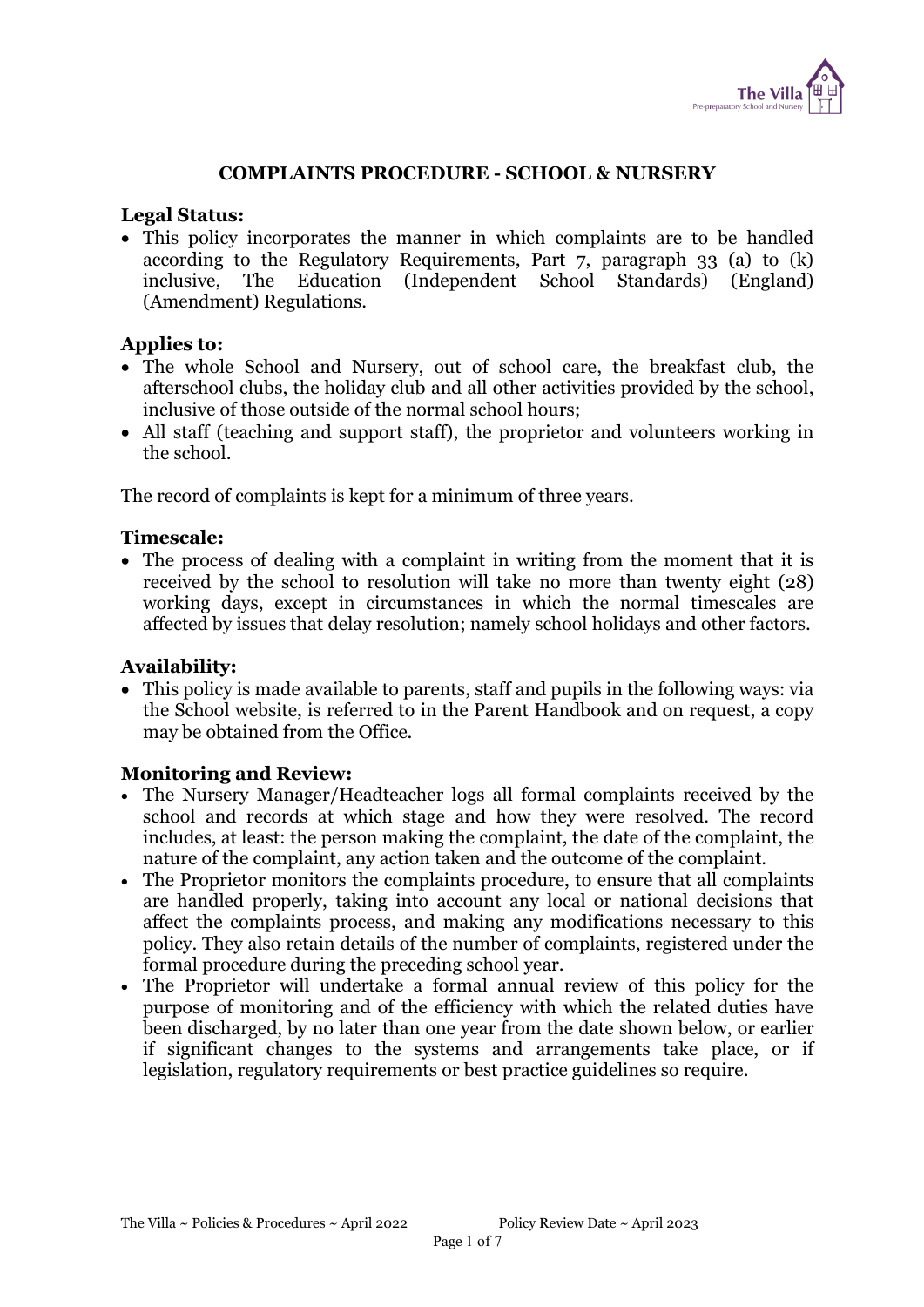

# Introduction

Problems can and do occur in any organisation. We are committed to providing a first class service and to that end would like to make it clear our policy for dealing with any difficulties you might encounter. All matters will be dealt with confidentially and sensitively.

The purpose of this complaints procedure is to deal with complaints from the parents of pupils and staff. This complaints procedure does not apply to parents of prospective pupils and it does not cover exclusions. This complaints procedure does apply to past pupils but only if the complaint was initially raised when the pupil was still a registered child at The Villa.

Complaints will be resolved either to the complainant's satisfaction, or with an otherwise appropriate outcome which balances the rights and duties of pupils. Parents have a right to make a complaint to the Office for Standards in Education (Ofsted). Details of how this may be done are given at the end this procedure. The School also has a 'Whistle Blowing Policy'.

The timescales indicated in the procedures below should allow for swift resolution of the complaint. There will be exceptional circumstances in which the normal timescales are affected by issues that delay resolution; namely school holidays and other factors. It is intended that all issues will be resolved within twenty-eight (28) working days of the first complaint being made.

This procedure provides for a written record to be kept of all complaints that are and whether they are resolved following an informal or formal procedure, or proceed to a panel hearing and action taken by the school as a result of these complaints regardless of whether they are upheld and provides that correspondence, statements and records relating to individual complaints are to be kept confidential except where the secretary of state or a body conducting an inspection under section 108 or 109 of the 2008 Act requests them.

#### The Complaints Process

#### Stage 1 – Informal Resolution

Parents should bring their complaint first to the attention of the class teacher/key worker or to the school office if it is an administrative or procedural matter. The school will aim to address the issue directly and orally by clarifying the school's policy and/or advising what appropriate action the school may take to correct any error that may have occurred. The concern will be acknowledged and parents should receive an initial response within 24 hours of the concern being raised. Sometimes it will be appropriate for the complaint to be discussed informally with the Nursery Manager/Headteacher.

It is hoped that most complaints will be resolved quickly and informally. Obviously, the more information the school gives to parents the less scope there is for misunderstanding. Parents will be encouraged to give feedback, preferably to the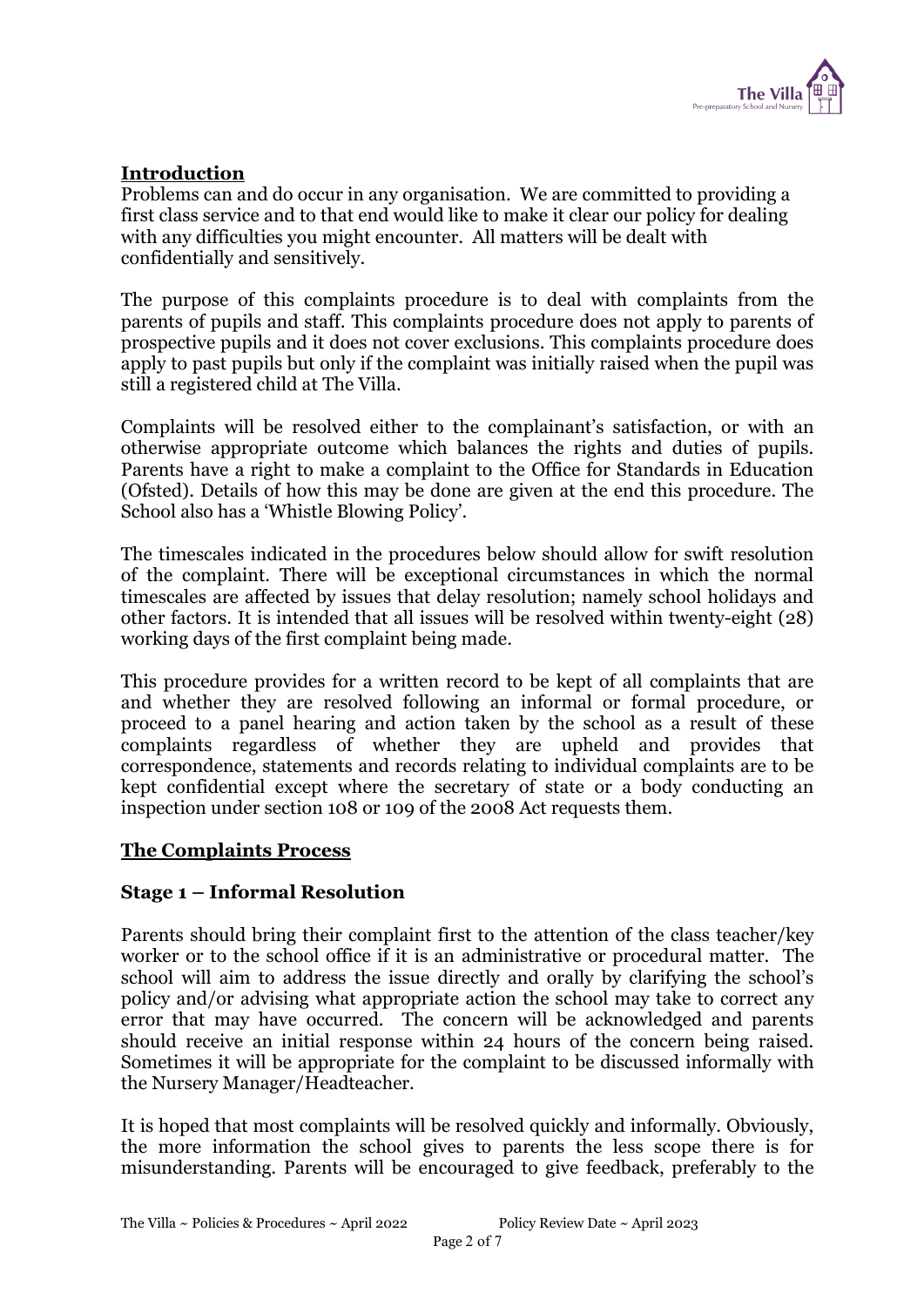

person involved. In most cases, discussion, explanation, further information or an apology, if appropriate, will resolve any issues. Every effort will be made to allay complaints at this stage and with the least possible formality.

Where the parent is not satisfied with the response to the complaint made then the parent (or parents) will be advised to proceed with their complaint in accordance with Stage 2 of this Procedure.

#### Stage 2 –Formal Procedure

If Stage 1 did not resolve the parent (parents) complaint they should formally write to the Nursery Manager/Headteacher. The parent should complete the Complaint Form (see end of Policy), setting out what action has been taken to date and explaining why they are still dissatisfied. This should be sent to the Nursery Manager/Headteacher within 10 days of stage one not providing resolution.

If the complaint relates to the Nursery Manager/Headteacher, please complete the Complaint Form and send it directly to the Proprietor (see contact details in Stage 3).

The Nursery Manager/Headteacher will reply to acknowledge the complaint, and give a timescale for response (usually within 10 working days - References to number of working days refer to term-time only).

In most cases, the Nursery Manager/Headteacher will meet or speak to the parents involved to discuss the complaint. If possible, a resolution will be reached at this stage. It may be necessary for the Nursery Manager/Headteacher to carry out further investigations. The Nursery Manager/Headteacher will:

- Establish what has happened so far and who has been involved;
- Clarify the nature of the complaint and what remains unresolved;
- Meet with the complainant or contact them;
- Clarify what the complainant feels would resolve the issue;
- Interview those involved, allowing them to be accompanied if they wish;
- Conduct each interview with an open mind and be prepared to persist questioning
- Keep notes of each interview.

When the investigation is complete, the Nursery Manager/Headteacher will meet the complainant to try to resolve the complaint. Any of the following may be appropriate at this point:

- An acknowledgement that the complaint is valid in whole or in part
- An apology
- An explanation
- A clarification of any misunderstanding
- An admission that the situation could have been handled better or differently
- An assurance that the event complained of will not recur
- An explanation of the steps that have been taken to ensure it will not be repeated
- An undertaking to review school Policies in light of the complaint.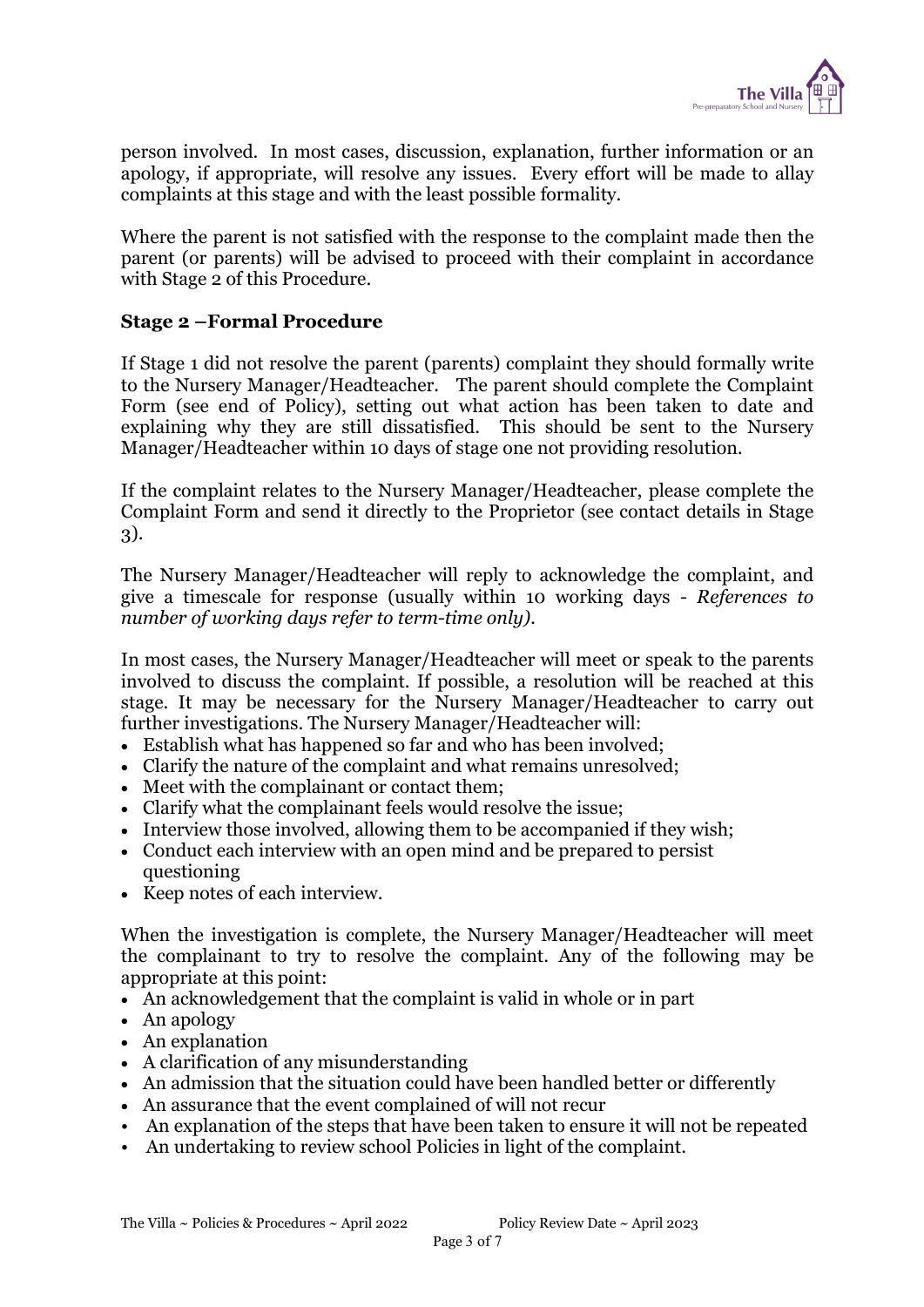

Where a parent is not satisfied with the response made to the complaint made then the parent (or parents) will be advised to proceed with their complaint in accordance with Stage 3 of this Procedure.

#### Stage 3 – Formal Procedure

If the matter cannot be resolved to the parents' satisfaction then they have the right to raise the matter in writing with the Proprietor, Dr Ivan Stoyanov. The Nursery Manager/Headteacher will pass a copy of the written complaint and details of the investigation carried out, to the Proprietor.

Contact details: Dr Ivan Stoyanov Proprietor The Villa Pre-preparatory School & Nursery 54 Lyndhurst Grove London SE15 5AH

Or email: ivan.stoyanov@thevillaschoolandnursery.com

The Propreitor will reply to acknowledge the complaint, and give a timescale for response (usually within 10 working days - References to number of working days refer to term-time only).

#### Stage 4 – Independent Panel

If the matter has not been resolved, the complaint can be heard by an independent panel, comprising of at least three people. None of this panel will be directly involved in the complaint; one of the panel members will be independent of the running and management of The Villa. The complainant is invited to attend the hearing and may be accompanied if they wish. The complainant, and where relevant, the person who has had a complaint made against them, will be given a written or emailed copy of the findings within 28 days of The Villa having received the written complaint. A copy of the findings and recommendations are available for inspection on the school premises by the proprietor and the head teacher.

#### Vexatious Complaints

This procedure should limit the number of complaints that become protracted. However, there will be occasions when, despite all stages of the procedures having been followed, the complainant remains dissatisfied. If the complainant tries to reopen the same issue, the Proprietor is able under this policy to inform them in writing that the procedure has been exhausted and that the matter is now closed.

#### Policy for Dealing with Complaints from Staff

The Villa aims to be a listening and responsive school. We encourage staff to inform us of their concerns while they are still minor ones, which can more easily be

The Villa ~ Policies & Procedures ~ April 2022 Policy Review Date ~ April 2023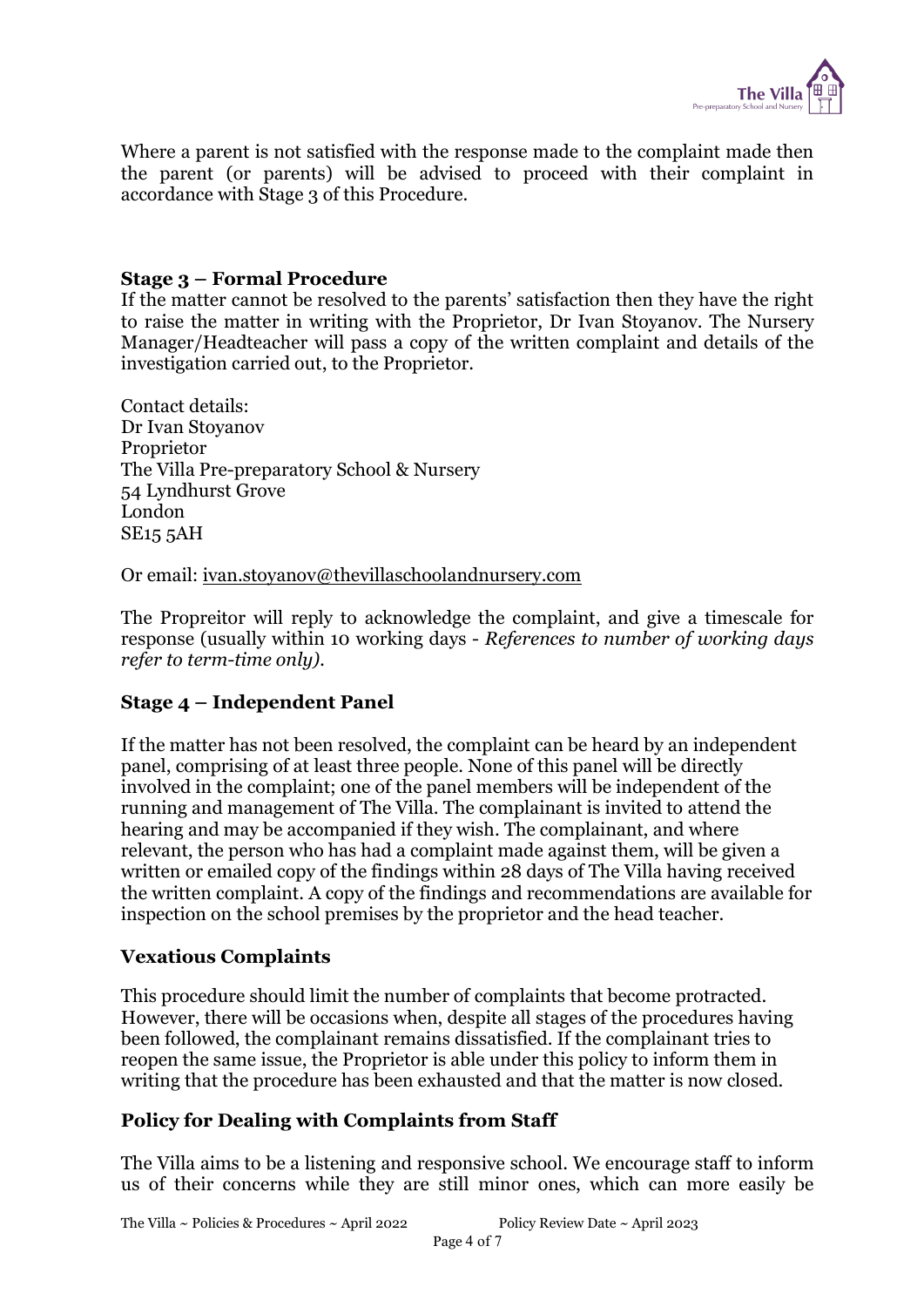

resolved. It is hoped that most concerns and complaints, will be resolved quickly and informally.

- All staff who have any complaint or cause for concern should speak to their line manager in the first instance. If this is not appropriate they should bring the matter to the attention of one of the Nursery Manager/Headteacher.
- A written record will be kept of all significant concerns and major complaints, the date on which they were received and the details of the subsequent investigation.
- All complaints will be investigated within fourteen days and a formal letter will always be written as 'closure', indicating how the issue has been dealt with and what the outcome is.

When a member of staff is dissatisfied with the outcome and has discussed this with the Nursery Manager/Headteacher, the matter should be referred to the other Proprietor. In the case of an employment grievance, the procedure is outlined in the staff handbook.

In addition to the Complaints Procedure detailed above, parents may also make a complaint to Ofsted should they wish to, the relevant contact details are listed below.

## Additional Requirements Relevant to the Early Years Foundation Stage (EYFS)

Written complaints about the fulfillment of the EYFS requirements are investigated and the complainant notified within twenty eight (28) days of the original complaint being made. The record of complaints is made available to Ofsted. If parents believe that The Villa is not meeting the EYFS requirements they can also make a complaint to Ofsted should they wish to; the relevant contact details are:

Ofsted, Piccadilly Gate, Store Street, Manchester M1 2WD. Telephone: 03001231231 Web: www.ofsted.gov.uk Email: enquiries@ofsted.gov.uk

Any correspondence, statements and records relating to individual complaints will be kept confidential.

Number of official complaints during the academic year 2020/2021 is [2]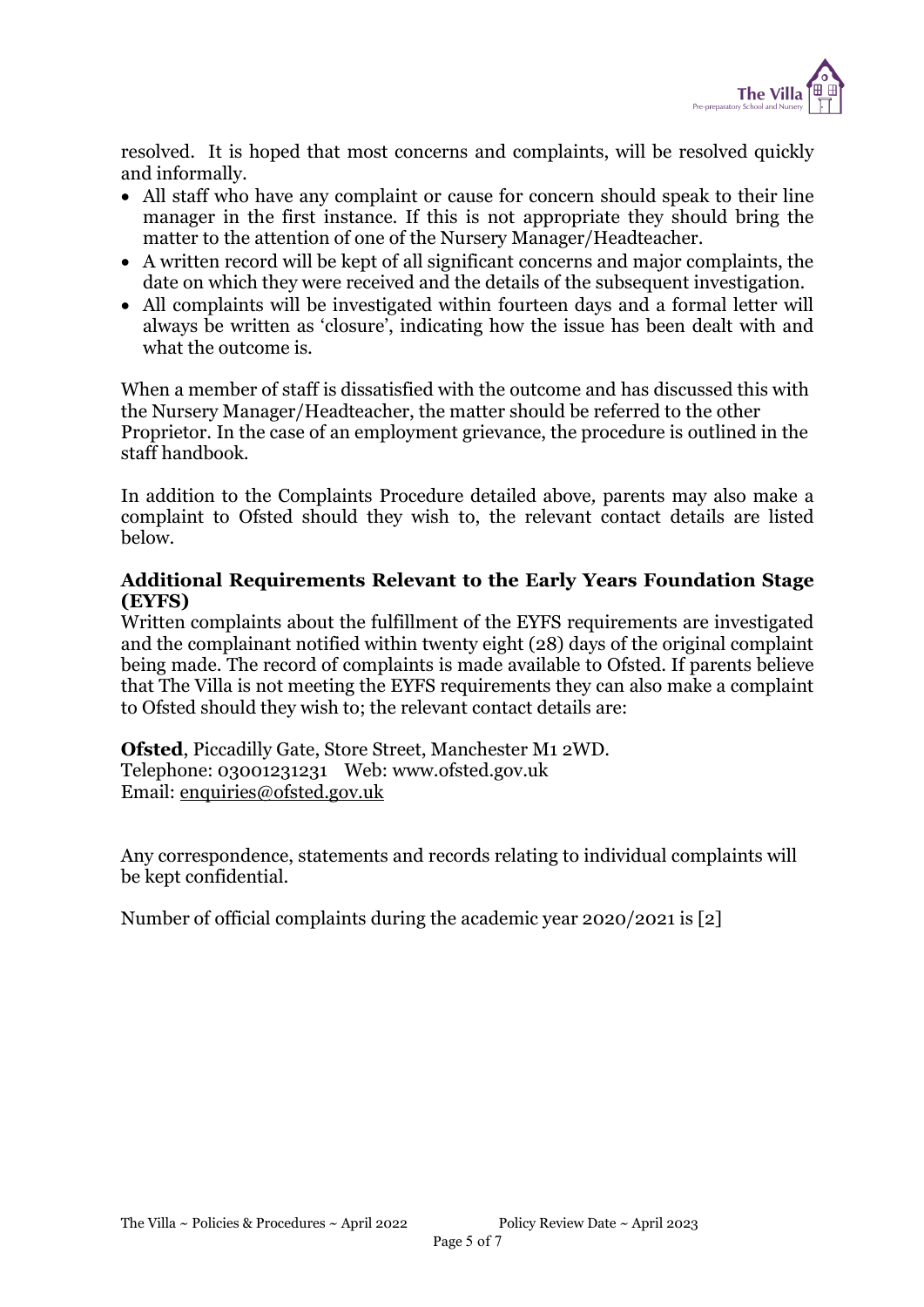

# Complaint Form

# Please complete and return to Nursery Manager/Headteacher who will acknowledge receipt and explain what action will be taken.

| Your Name:                                                             |
|------------------------------------------------------------------------|
|                                                                        |
| <b>Pupil Name:</b>                                                     |
|                                                                        |
| Your relationship to the pupil:                                        |
| Address with Postcode:                                                 |
|                                                                        |
|                                                                        |
| Daytime telephone number:                                              |
| Evening telephone number:                                              |
| Please give details of your complaint:                                 |
|                                                                        |
|                                                                        |
|                                                                        |
|                                                                        |
|                                                                        |
|                                                                        |
| What action, if any, have you already taken to resolve your complaint. |
| (Who did you speak to and what was the response?)                      |
|                                                                        |
|                                                                        |
|                                                                        |
|                                                                        |
|                                                                        |